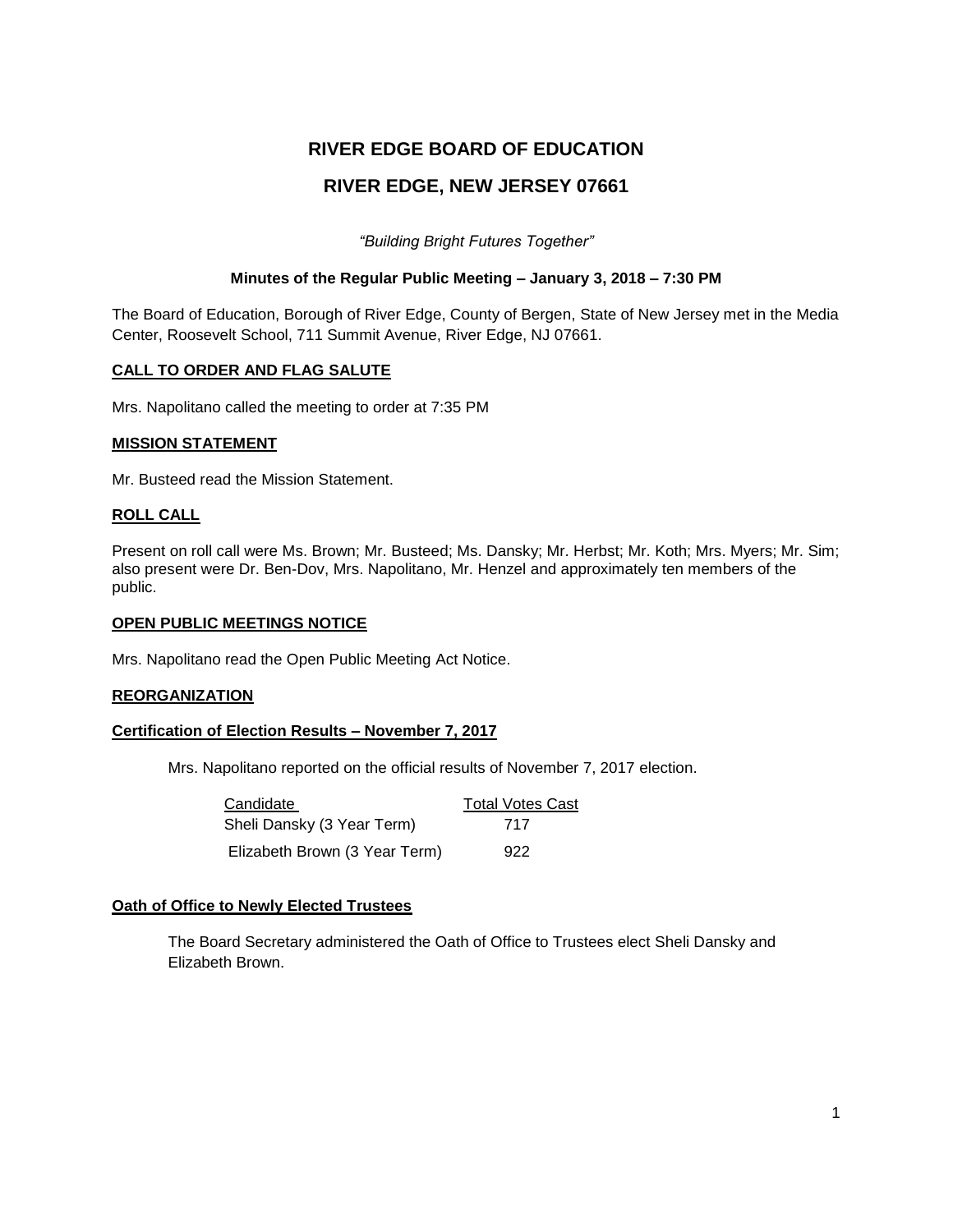#### **2018 Board of Education and Expiration of Terms of Offices**

| Trustee         | <b>Expiration of Terms</b> |
|-----------------|----------------------------|
| Colin Busteed   | 2018                       |
| Gyuchang Sim    | 2018                       |
| Michael Koth    | 2018                       |
| Paris Myers     | 2019                       |
| Caleb Herbst    | 2019                       |
| Sheli Dansky    | 2020                       |
| Elizabeth Brown | 2020                       |

#### **Nomination and Election of President**

Motion by Mr. Sim to nominate Paris Myers as Board President.

Roll call was taken and Paris Myers was unanimously elected Board President.

Ayes: Ms. Brown, Mr. Busteed, Ms. Dansky, Mr. Herbst, Mr. Koth, Mr. Sim, Mrs. Myers Nays: None

President, Paris Myers assumed the Chair.

#### **Nomination and Election of Vice-President**

Motion by Ms. Dansky to nominate Gyuchang Sim as Vice-President.

Roll call was taken and Gyuchang Sim was unanimously elected Vice-President.

Ayes: Ms. Brown, Mr. Busteed, Ms. Dansky, Mr. Herbst, Mr. Koth, Mr. Sim, Mrs. Myers Nays: None

#### **REORGANIZATION MOTIONS**

**1**. Meeting Time & Location

That the Board of Education continues to hold regular public meetings at 7:30 p.m. as follows:

January 3, 2018 **Roosevelt School** 

February 7, 2018 **Roosevelt School** February 27, 2018 (Tuesday) Cherry Hill School

#### **Date School**

January 17, 2018 **Cherry Hill School** 

March 14, 2018 **Roosevelt School** March 28, 2018 Cherry Hill School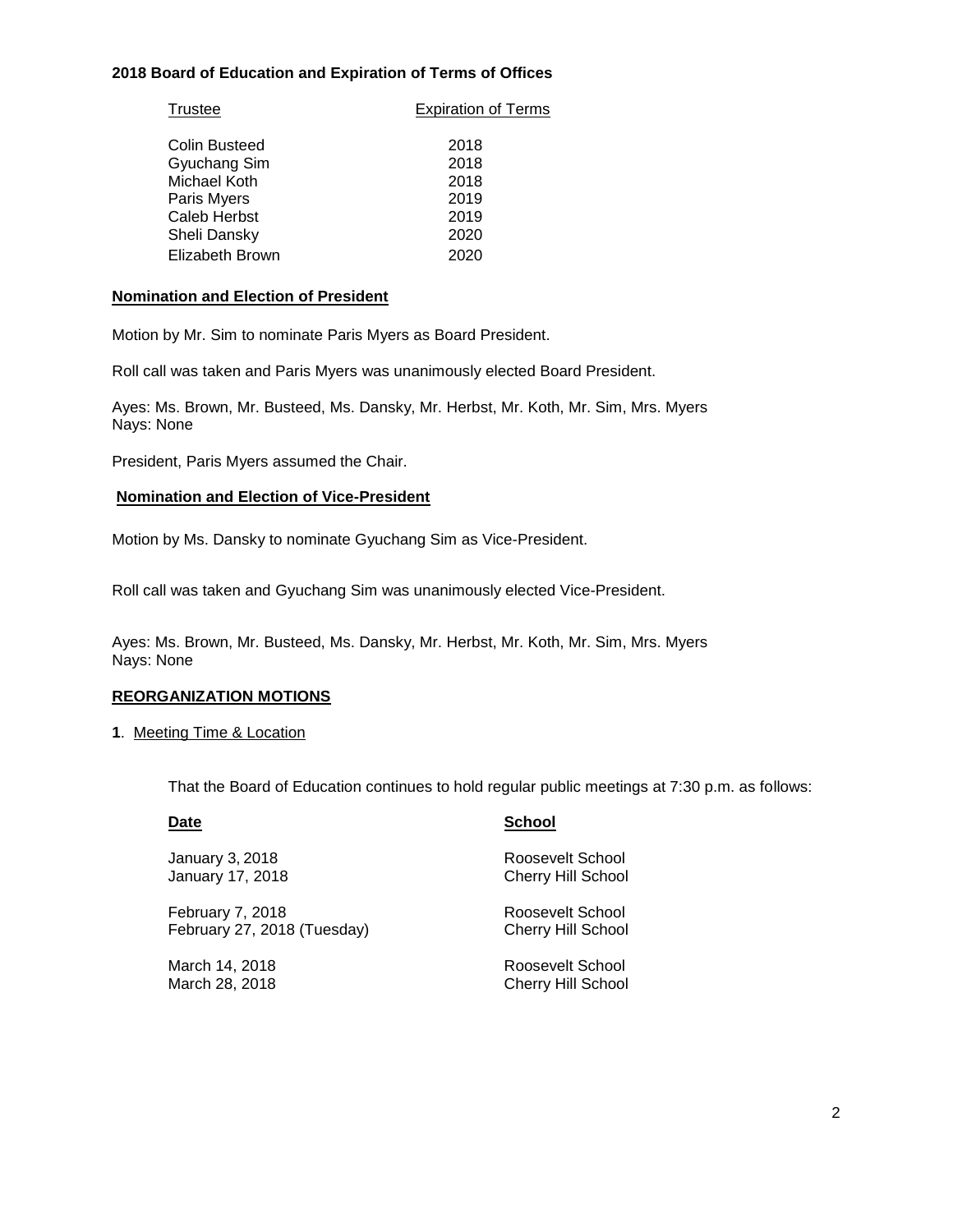| April 11, 2018                           | Roosevelt School          |
|------------------------------------------|---------------------------|
| April 25, 2018                           | <b>Cherry Hill School</b> |
| May 2, 2018                              | Roosevelt School          |
| May 23, 2018                             | <b>Cherry Hill School</b> |
| June 13, 2018                            | Roosevelt School          |
| June 27, 2018                            | Cherry Hill School        |
| July 25, 2018                            | Cherry Hill School        |
| September 5, 2018                        | Roosevelt School          |
| September 26, 2018                       | <b>Cherry Hill School</b> |
| October 3, 2018                          | Roosevelt School          |
| October 17, 2018                         | <b>Cherry Hill School</b> |
| November 14, 2018                        | Roosevelt School          |
| November 28, 2018                        | <b>Cherry Hill School</b> |
| December 5, 2018                         | Roosevelt School          |
| December 19, 2018                        | Cherry Hill School        |
| January 2, 2019 (Reorganization Meeting) | Roosevelt School          |

FURTHER, provision is also made for closed meetings immediately following each regular meeting for the purpose of discussing personnel matters or any other private matters if necessary.

FURTHER, the Secretary of this Board is hereby authorized and directed to give at least 48 hours advance notice of all the aforesaid meetings, and said notice shall (a) be delivered to the municipal building and the post office; (b) be delivered to the Board's officially designated newspapers; (c) circulated in the School District; and (d) filed with the clerk of the Borough of River Edge, all as provided for the pursuant to the Open Public Meetings Act, Chapter 231, Laws of the State of New Jersey 1975.

#### **2**. School Ethics

FURTHER, that the Board of Education abide by the School Ethics Act and the Code of Ethics for School Board Members, pursuant to N.J.S.A.18A:12-21 et seq.

#### **3**. Parliament Procedure

FURTHER, that the Board of Education meetings be governed by parliamentary procedure of Robert's Rules of Order.

#### **4**. Official Public Notice Newspapers

FURTHER, that the Board of Education designate the *Suburban/Town News* and *The Record* as the Official Newspapers for the Board of Education until the next organization meeting.

#### **5**. Designation Board Secretary

FURTHER, that the Board of Education designate Louise Napolitano as Board Secretary until June 30, 2018.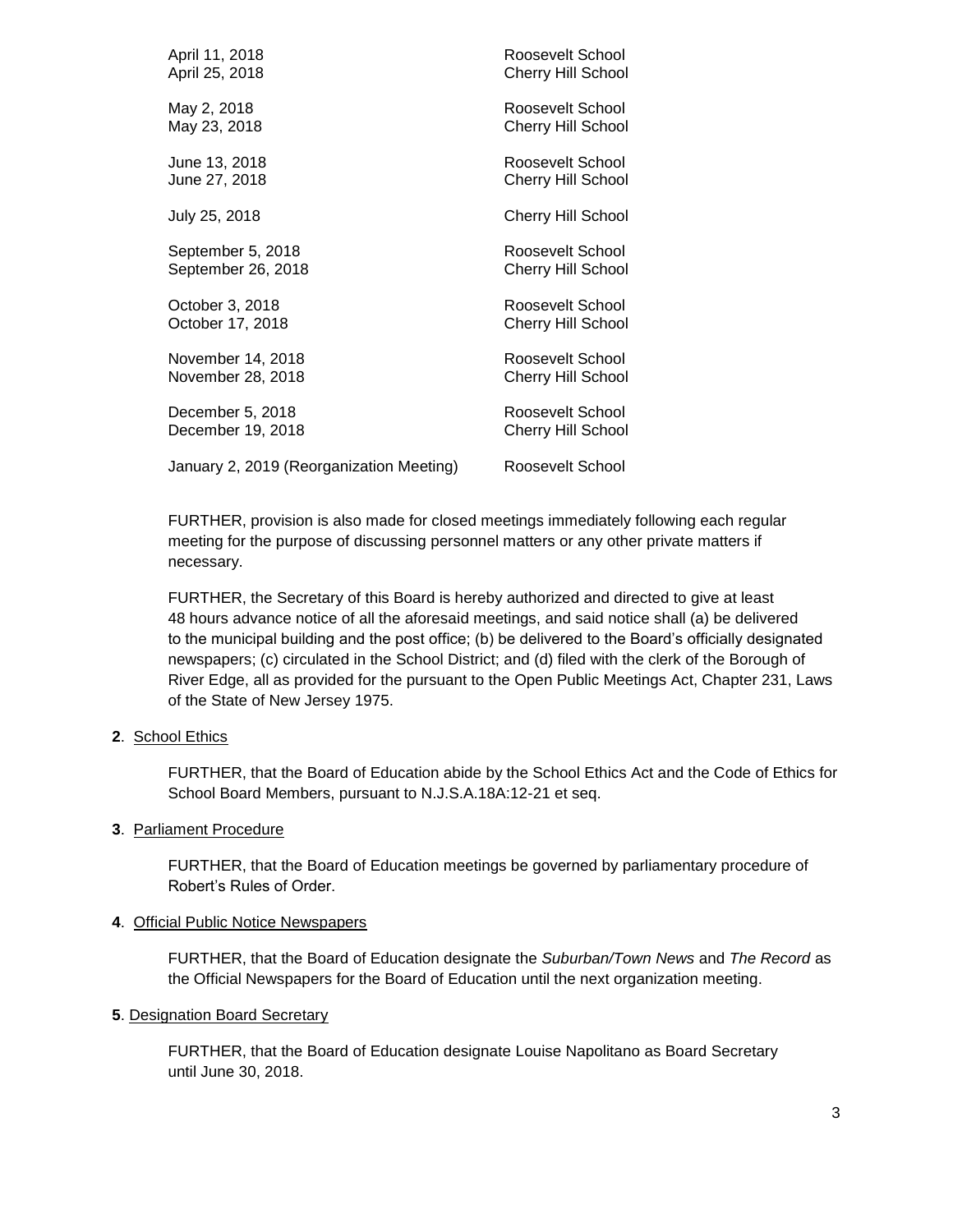#### **6**. Rules, Regulations and Policies

FURTHER, that all rules, regulations and policies adopted in previous years, and not rescinded by the River Edge Board of Education be continued in full force and effect until altered, amended, modified or repealed by other resolutions of this Board.

#### **7**. Curricula

FURTHER, that the Board of Education approve all current curricula and programs that have been developed in accordance with the New Jersey Student Learning Standards until the next organization meeting.

#### **8**. Mission Statement

FURTHER, that the Board of Education adopt the Mission Statement as follows:

The River Edge School District is a partnership of students, parents, staff, and community members. We are dedicated to providing a supportive environment in which all students can reach their maximum academic potential, while developing as responsible citizens who respect individuality. Our goals will be achieved because:

- curriculum and instruction are aligned with the New Jersey Student Learning **Standards**
- all decisions reflect the academic, social/emotional and physical needs of pre-K to sixth grade students
- cooperation and on-going communication exist between the school district and the community
- school administrators and the Board of Education work together to assess and adjust procedures in response to new mandates and the changing needs of the community

#### **9**. Designation of Depositories & Signature Authorizations

FURTHER, that the Board of Education designate the Columbia Bank as the depository for funds for the Board of Education.

FURTHER, that the Board Secretary/Business Administrator and the Treasurer of School Monies be authorized and directed to maintain accounts for and on behalf of the Board in Columbia Bank and

FURTHER, that the Board of Education official warrants be signed by three of the following five:

President, Vice President, Board Secretary/Business Administrator, Treasurer of School Monies, Superintendent of Schools

#### **10**. Signature Authorization – Taxes, Payroll, Insurance

FURTHER, that the President or Vice President in his/her absence, and the Board Secretary/Business Administrator or Superintendent in his/her absence, and the Treasurer of School Monies, be authorized and directed to execute warrants without further action on the part of the Board of the payment, when due, for salaries of all employees of the Board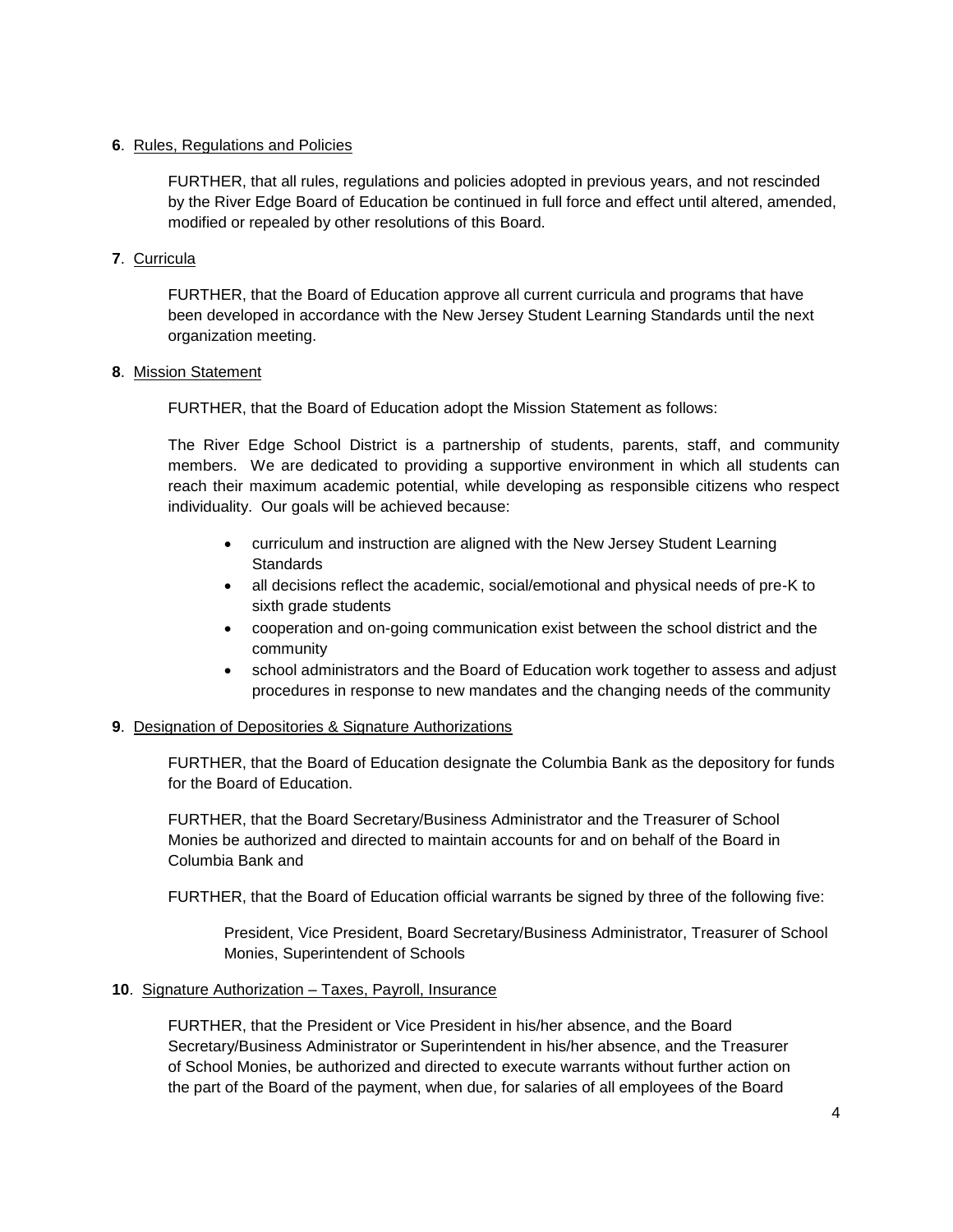and for withholding taxes, pension funds, medical insurance plans, property insurance, Social Security and New Jersey Unemployment Insurance.

#### **11**. Office Account Signatures

FURTHER, that the Board of Education authorize the following individuals to approve the Petty Cash Reimbursements:

- Louise Napolitano, Board Secretary/Business Administrator
- Dr. Tova Ben-Dov, Superintendent of Schools

FURTHER, that the maximum allowable amount per warrant be established at \$125.00 providing all necessary claims are found to be in order according to law.

#### **12**. Designation of Board Auditor, and

FURTHER, that the Board of Education designate Lerch Vinci & Higgins, as Board Auditor until June 30, 2018.

#### **13**. Designation Board Attorney

WHEREAS, the law firm of Fogarty & Hara, Esqs., has the expertise and experience to provide professional services to the River Edge Board of Education; and,

WHEREAS, the Board is desirous of appointing the law firm of Fogarty & Hara, Esqs, to provide professional services to the Board;

BE IT RESOLVED, that the River Edge Board of Education appoints the law firm of Fogarty & Hara, Esqs., as the Board Attorney until June 30, 2018 at the following rates: \$175.00 Partner and \$155.00 Associate.

#### **14**. Designation Board Architect

FURTHER, that the Board of Education designate DiCara Rubino Architects, as Architect of Record until June 30, 2018 at an hourly rate of \$175 Principal, \$165 Senior Associate Architect, and \$140 Project Architect/Engineer until June 30, 2018.

#### **15**. Designation Board Insurance Agency

FURTHER, that the Board of Education designate Brown and Brown Advisors of Lambertville, New Jersey as the Broker of Record for Dental Benefits.

#### **16**. Designation Bond Attorney

FURTHER, that the Board of Education designate Wilentz, Goldman, and Spitzer as Board Bond Attorney until June 30, 2018.

#### **17**. Designation School District Consulting Physician

FURTHER, that the Board of Education designate Dr. Christopher Nicpon as Board School Physician until the next organization meeting at a rate of \$3,500.

#### **18**. Custodian of Public Records

FURTHER, that the Board of Education designate Louise Napolitano as Custodian of Public Records until June 30, 2018.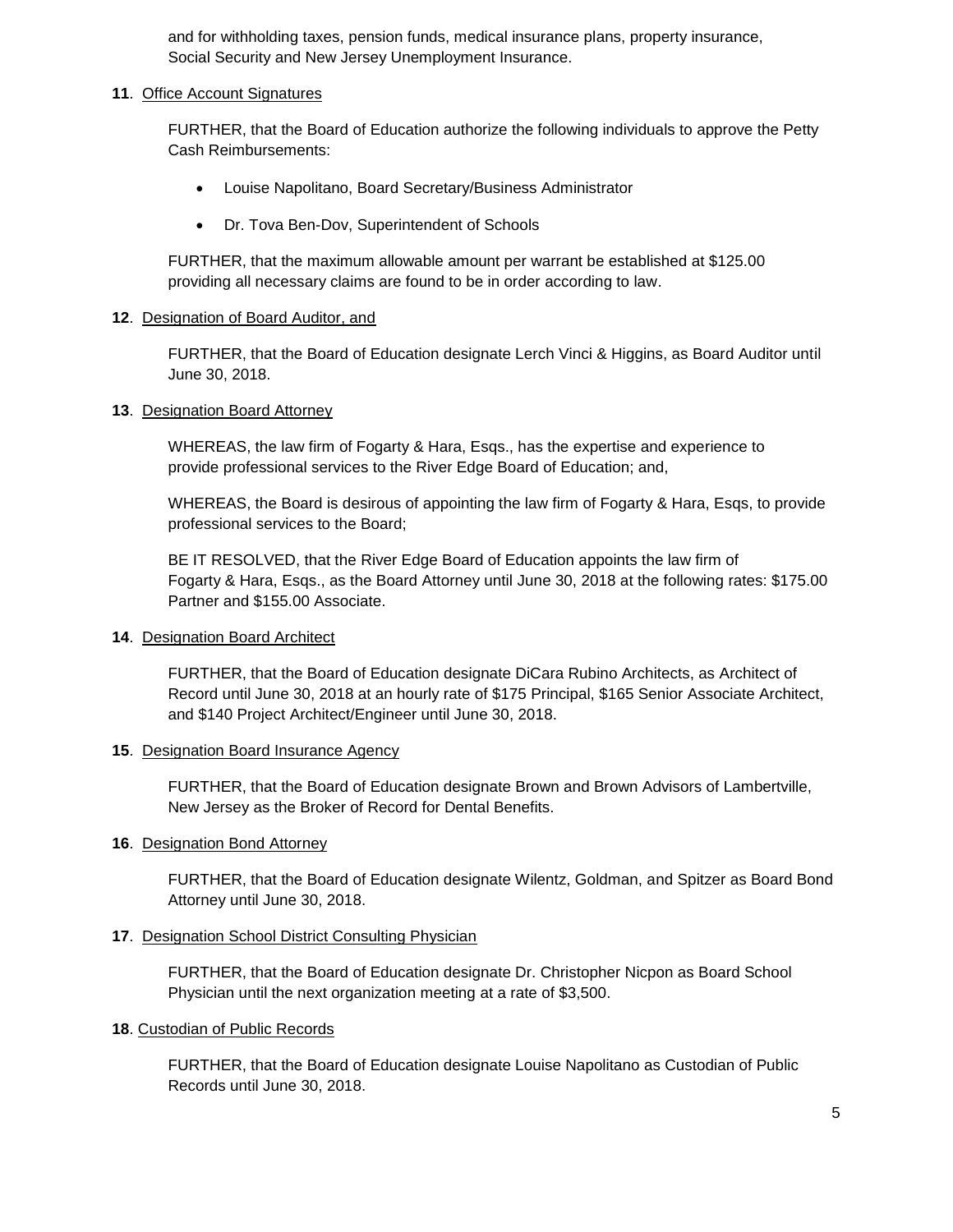#### **19**. Designation 504 Coordinator

FURTHER, that the Board of Education designate Tara Benevento for Roosevelt School and Janel Blake for Cherry Hill School as 504 Coordinators until the next organization meeting.

#### **20**. Designation Attendance Officer

FURTHER, that the Board of Education designate Denise Heitman, Attendance Officer, for a yearly stipend of \$500.00 until the next organization meeting.

#### **21**. Designation Homeless Student Liaison

FURTHER, that the Board of Education approve Beth Rosen, Homeless Student Liaison, for the River Edge School District until the next organization meeting.

#### **22**. Designation District Anti-Bullying Coordinator

FURTHER, that the Board of Education designate Beth Rosen, District Anti-Bullying Coordinator, until the next organization meeting.

#### **23**. Designation District Pest Management Coordinator

FURTHER, that the Board of Education designate Stan Stevens as the Integrated Pest Management Coordinator until the next organization meeting.

#### **24**. AHERA Coordinator

FURTHER, that the Board of Education designate Environmental Design, Inc. to become the designated party to ensure compliance with the Asbestos Hazard Emergency Response Act (AHERA) until the next organization meeting.

#### **25**. Designation Treasurer of School Funds

FURTHER, that the Board of Education designate Antoinette Kelly as Treasurer of School funds until the next organization meeting.

#### **26**. Designate Purchasing Agent

WHEREAS, the recent changes to the Public School Contracts Law gave Boards of Education the ability to increase their bid threshold up to \$40,000; and

WHEREAS, N.J.S.A. 18A:18A-3A, permits an increase in the bid threshold if a Qualified Purchasing Agent is appointed as well as granted the authorization to negotiate and award such contracts below the bid threshold: and

WHEREJ.A.C. 5:34-5 et seq. establishes the criteria for qualifying as Qualified Purchasing Agent; and

WHEREAS, Louise Napolitano possesses the designation of Qualified Purchasing Agent as issued by the Director of the Division of Local Government Services in accordance with N.J.A.C. 5:34-5 et seq.: and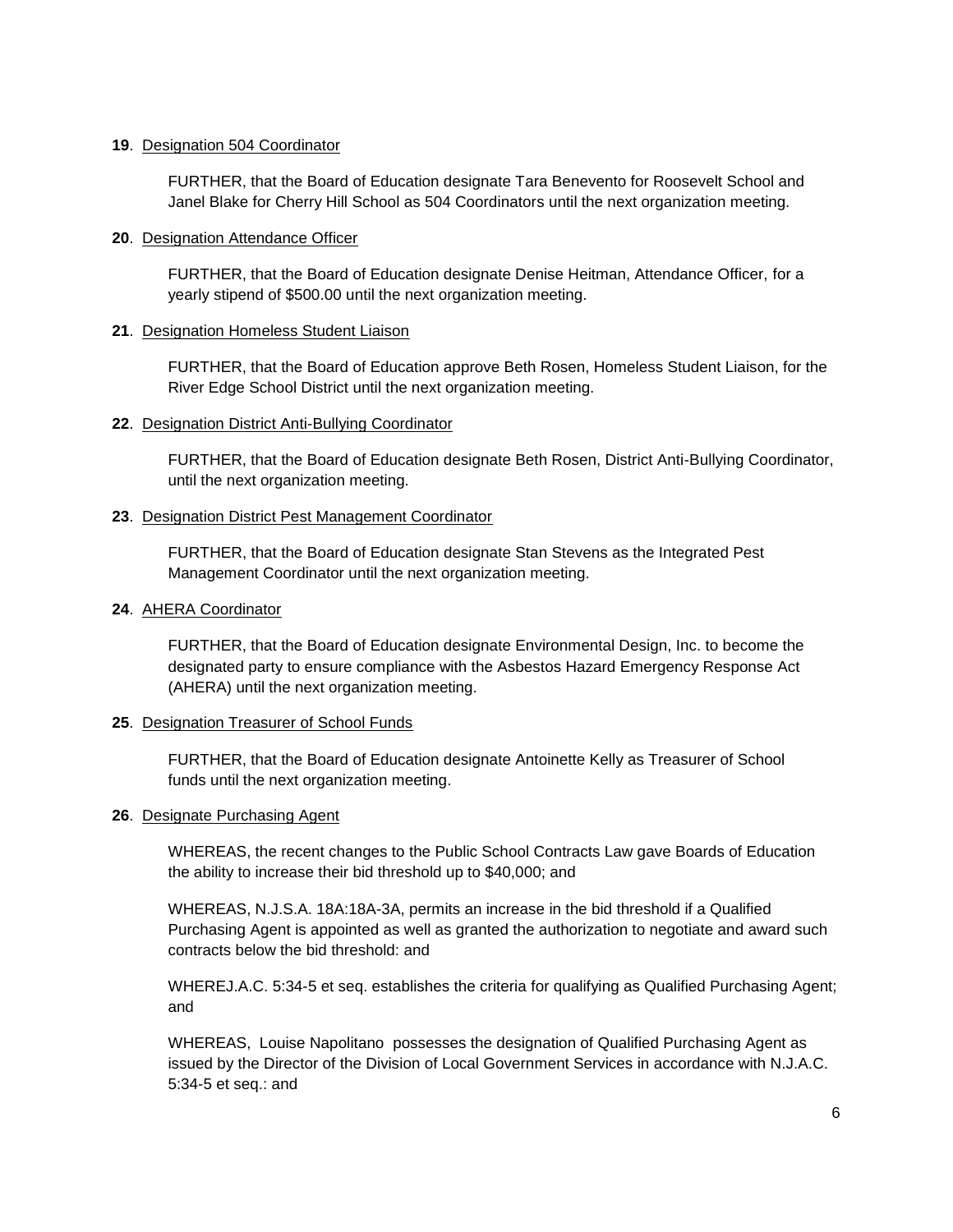WHEREAS, River Edge Board of Education desires to increase the bid threshold as provided in N.J.S.A. 18A:18A-3; now, therefore, be it

RESOLVED, that the governing body of the River Edge Board of Education in the County of Bergen, in the State of New Jersey hereby increases its bid threshold to \$40,000; and be it further

RESOLVED, that the governing body hereby appoints Louise Napolitano as the Qualified Purchasing Agent to exercise the duties of a purchasing agent pursuant to N.J.S.A. 18A:18A-2b, with specific relevance to the authority, responsibility, and accountability of the purchasing activity of the Board of Education; and be it further

RESOLVED, that in accordance with the N.J.A.C. 5:34-5.2 the Board of Education Secretary is hereby authorized and directed to forward a certified copy of this resolution and a copy of Louise Napolitano's certification to the Director of the Division of Local Government Services.

**27**. Move to authorize the Business Administrator/Board Secretary to seek sealed bids, Educational Data Services, county contract, and/or state contract for all goods and services until the next organizational meeting.

#### **28**. Membership in Bergen County Region V

FURTHER, that the Board of Education continue its membership in the Bergen County Region V Council for Special Education, does hereby accept, adopt and agree to comply with the Region V by-laws; designates the District Superintendent as its representative to Region V; and empowers her to cast all votes and take all other actions necessary to represent its interest in Region V; until the next organization meeting and

FURTHER, approve the Joint Transportation Agreement for all River Edge students who are transported through Region V.

#### **29**. Tax Shelter Annuity Sales Companies

FURTHER, that the Board of Education approve the following to solicit sales to district employees for 403b and 457 retirement plans for the 2017-2018 school year:

Aspire Financial Services AXA Equitable Life Insurance Company Security Benefit Unum Life Insurance Company of America

#### **Motion by: Mr. Busteed Seconded by: Mr. Herbst**

Ayes: Ms. Brown, Mr. Busteed, Ms. Dansky, Mr. Herbst, Mr. Koth, Mr. Sim, Mrs. Myers Nays: None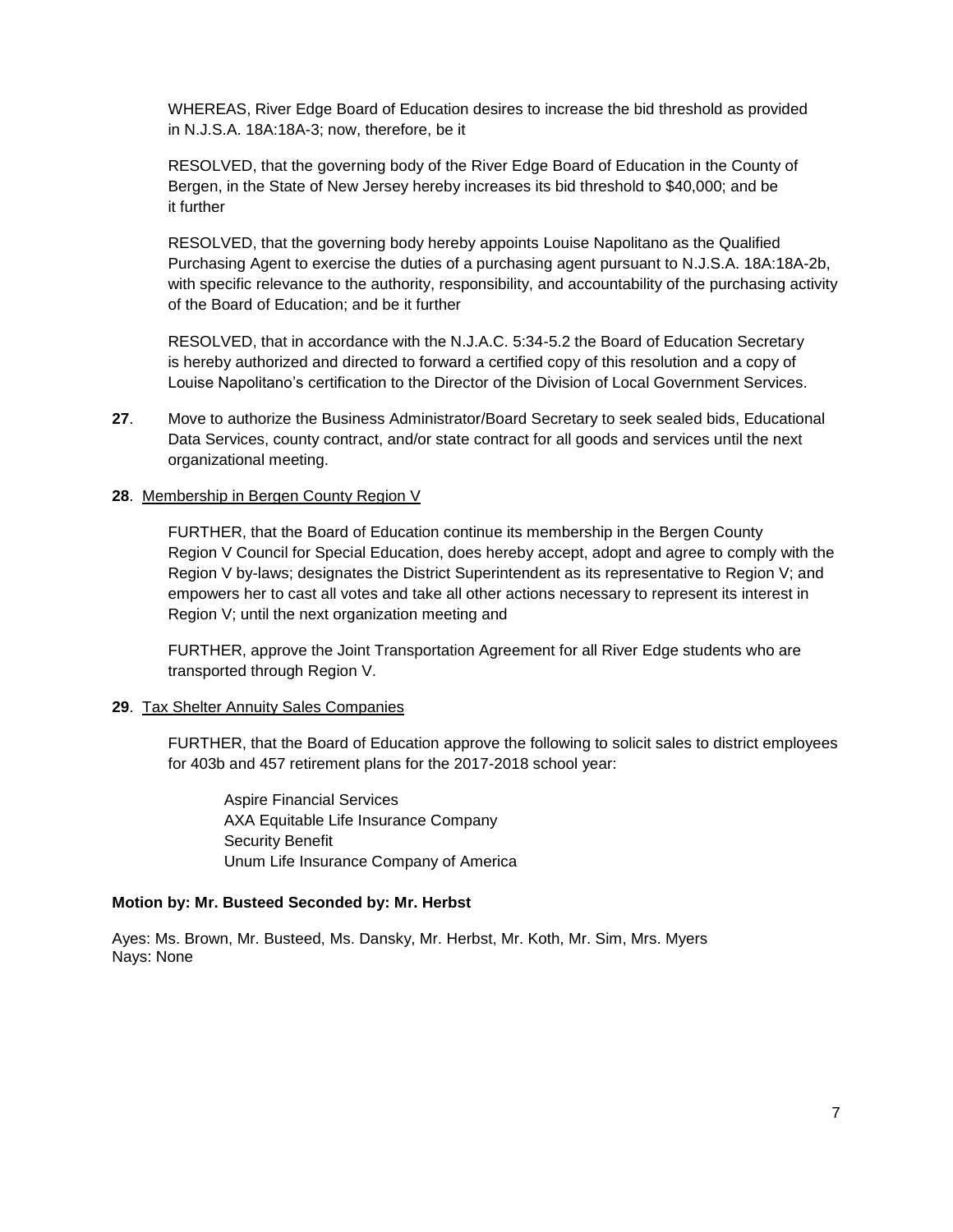#### **SPECIAL/DISCUSSION ITEMS**

Public Comments on Agenda Items – None

#### **REPORTS**

#### **SUPERINTENDENT**

Dr. Ben-Dov reported on the following:

- The year ended with excellent celebrations, concerts, and a special class trip to the Liberty Science Center to participate in the opening of the largest planetarium in the Western Hemisphere which was amazing!
- Over the winter break, there was a lot of work being done in our STEAM Labs. Dr. Ben-Dov was hoping to have the labs completed before the students came back from break, however it will take a few more weeks. Dr. Ben-Dov, Mrs. Napolitano, and Mr. Stevens were here over the break to monitor the work being done. There will be a dedication to our STEAM LABS at Open House in June.
- There was a meeting with Joshua Koen on sustainability of our technology. It was a very informative and comprehensive meeting. We will follow up on his suggestions and we may ask him for his guidance again, in the future.
- A 2018-2019 tentative school year calendar was uploaded with the agenda for your review. There will be a discussion on this calendar at the January  $17<sup>th</sup>$  board meeting.
- There is a 2018 Committee Meeting Dates list in your packet tonight. The policy review continues with the 4000 series. Dr. Ben-Dov will schedule a committee meeting to review the series before the first reading.
- The weather is always a concern this time of year and the forecast is predicting snow for tomorrow. We have added texting notifications to our Swift Reach System and sent a test text yesterday. The test was pretty successful and the board office is correcting numbers in the system for anyone who had a problem with the test.

#### **PRINCIPAL**

Mr. Henzel reported on the following:

- We're back from Winter Break. The teachers and kids all are excited to be back.
- The Fourth grade students took a class trip on December  $8<sup>th</sup>$  to the Liberty Science Center. They were very excited to preview the new planetarium which is the largest in the Western Hemisphere.
- Our winter concert took place the week before break. The students did a fabulous job. Ms. Cuadra and Mr. Urban both deserve to be complimented for their hard work in preparing the students.
- Second grade held their character day. Each second grade student dressed up as his or her favorite book character. There was a strong turnout from the second grade families.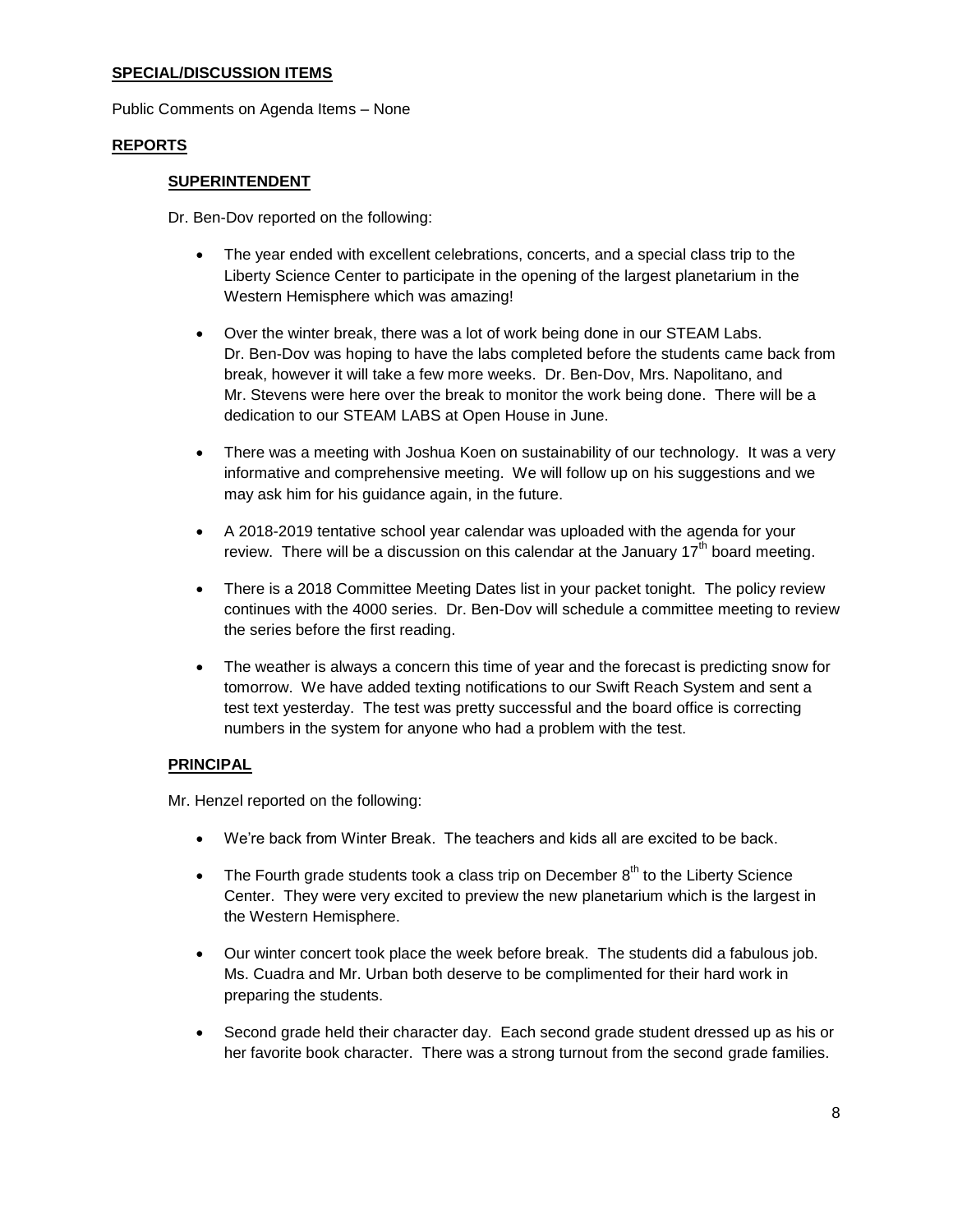### **BOARD SECRETARY**

Mrs. Napolitano reported on the following:

- Mrs. Napolitano showed the board members the thank you cards that the fourth grade students made. They thanked the board for allowing them to visit the Liberty Science Center in December.
- There is a resolution on tonight's agenda to approve the River Edge School District to become an A41 District.

#### **PRESIDENT**

Mrs. Myers reported on the following:

- $\bullet$  Mr. Lee will attend the January 17<sup>th</sup> board meeting to perform Ethics training
- Dario Chinigo is the new liaison for the River Edge Board of Education
- Mrs. Myers will have the 2018 Committee list for the board soon

#### **COMMITTEES**

 Ms. Dansky stated there was a Curriculum/Instruction meeting on December 13th. They discussed curriculum, Liberty Science, and collaborative teaching for Special Education.

#### **MOTIONS TO BE ACTED UPON**

#### **A. ADMINISTRATION/POLICY**

**1**. That the Board of Education approve the Minutes and Confidential Minutes of December 6, 2017.

#### **Motion by: Mr. Busteed Seconded by: Mr. Herbst**

Ayes: Mr. Busteed, Ms. Dansky, Mr. Herbst, Mr. Sim, Mrs. Myers Nays: None, Abstained: Ms. Brown, Mr. Koth

- **2**. That the Board of Education approve the staff development and travel as per the schedules for January 2018 including relevant mileage reimbursement. (Addendum)
- **3**. That the Board of Education approve the completion of the following emergency drills:

| School                    | <b>Dates</b>                                                      |
|---------------------------|-------------------------------------------------------------------|
| <b>Cherry Hill School</b> | December 6, 2017 Fire Drill<br>December 18, 2017 Shelter in Place |
| Roosevelt School          | December 15, 2017 Lockdown<br>December 19, 2017 Fire Drill        |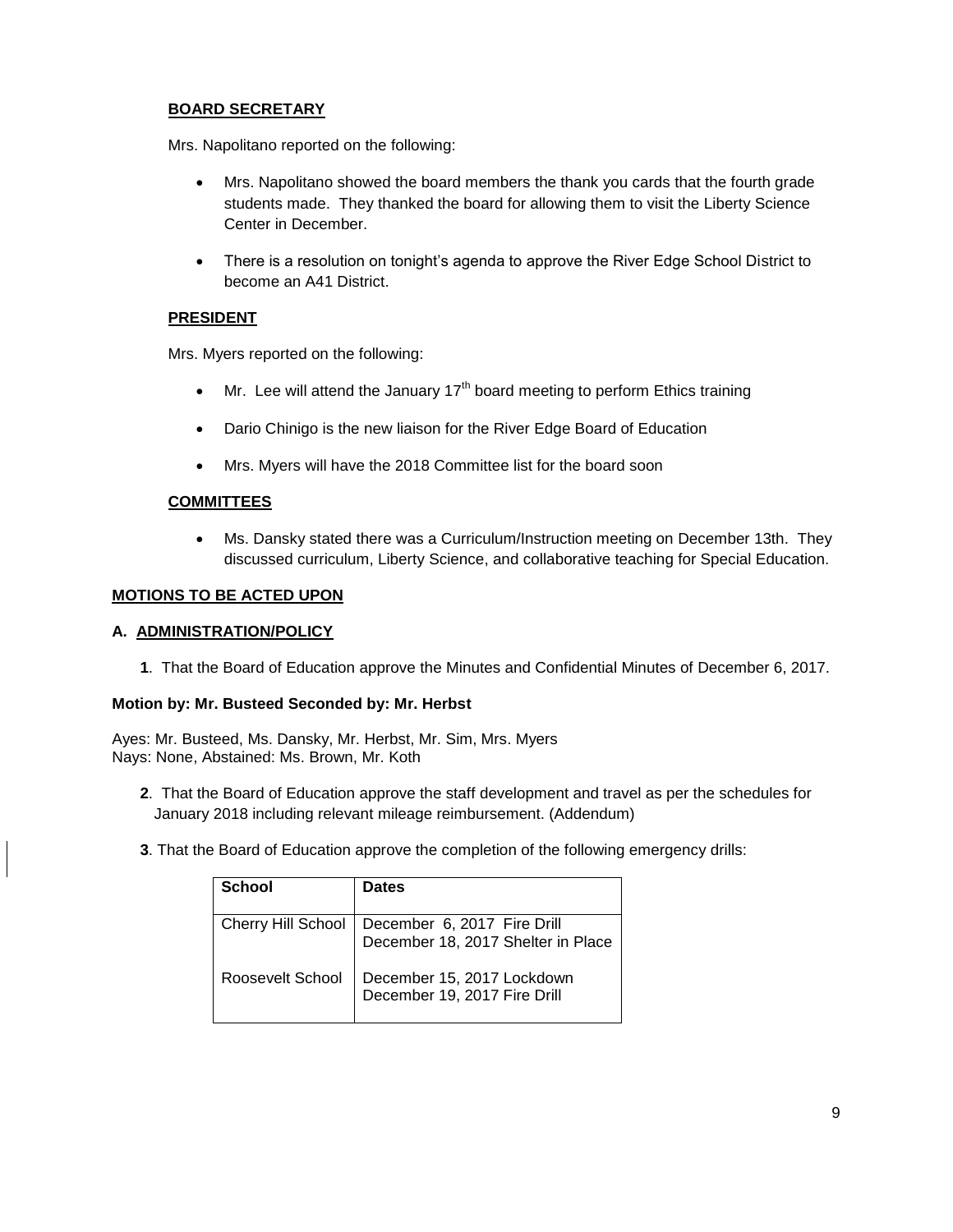#### **Motion by: Mr. Herbst Seconded by: Ms. Dansky**

Ayes: Ms. Brown, Mr. Busteed, Ms. Dansky, Mr. Herbst, Mr. Koth, Mr. Sim, Mrs. Myers Nays: None

**4**. That the Board of Education affirm the HIB report previously reported at the December 6, 2017 board meeting.

#### **Motion by: Ms. Dansky Seconded by: Mr. Koth**

Ayes: Mr. Busteed, Ms. Dansky, Mr. Herbst, Mr. Sim, Mrs. Myers Nays: None Abstained: Ms. Brown, Mr. Koth

**5**. That the Board of Education approve the Second Reading of the following policies:

| Policy # | <b>Title</b>                              |
|----------|-------------------------------------------|
| 3320     | <b>Purchasing Procedures</b>              |
| 3326     | Payment for Goods and Services            |
| 3327     | <b>Relations with Vendors</b>             |
| 3400     | Accounts                                  |
| 3440     | Inventories                               |
| 3450     | Money in School Buildings                 |
| 3451     | Petty Cash Funds                          |
| 3453     | <b>School Activity Funds</b>              |
| 3510     | Operation and Maintenance of Plant        |
| 3514     | Equipment                                 |
| 3515     | <b>Smoking Prohibition Policy</b>         |
| 3515     | <b>Smoking Prohibition Exhibits</b>       |
| 3515     | <b>Smoking Prohibition Regulation</b>     |
| 3516     | Safety                                    |
| 3530     | <b>Insurance Management</b>               |
| 3541.1   | <b>Transportation Routes and Services</b> |
| 3541.31  | <b>Privately Owned Vehicles</b>           |
| 3541.32  | <b>District Owned Vehicles</b>            |
| 3541.33  | <b>Transportation Safety</b>              |
| 3542.31  | Free or Reduced Price Lunches, Milk       |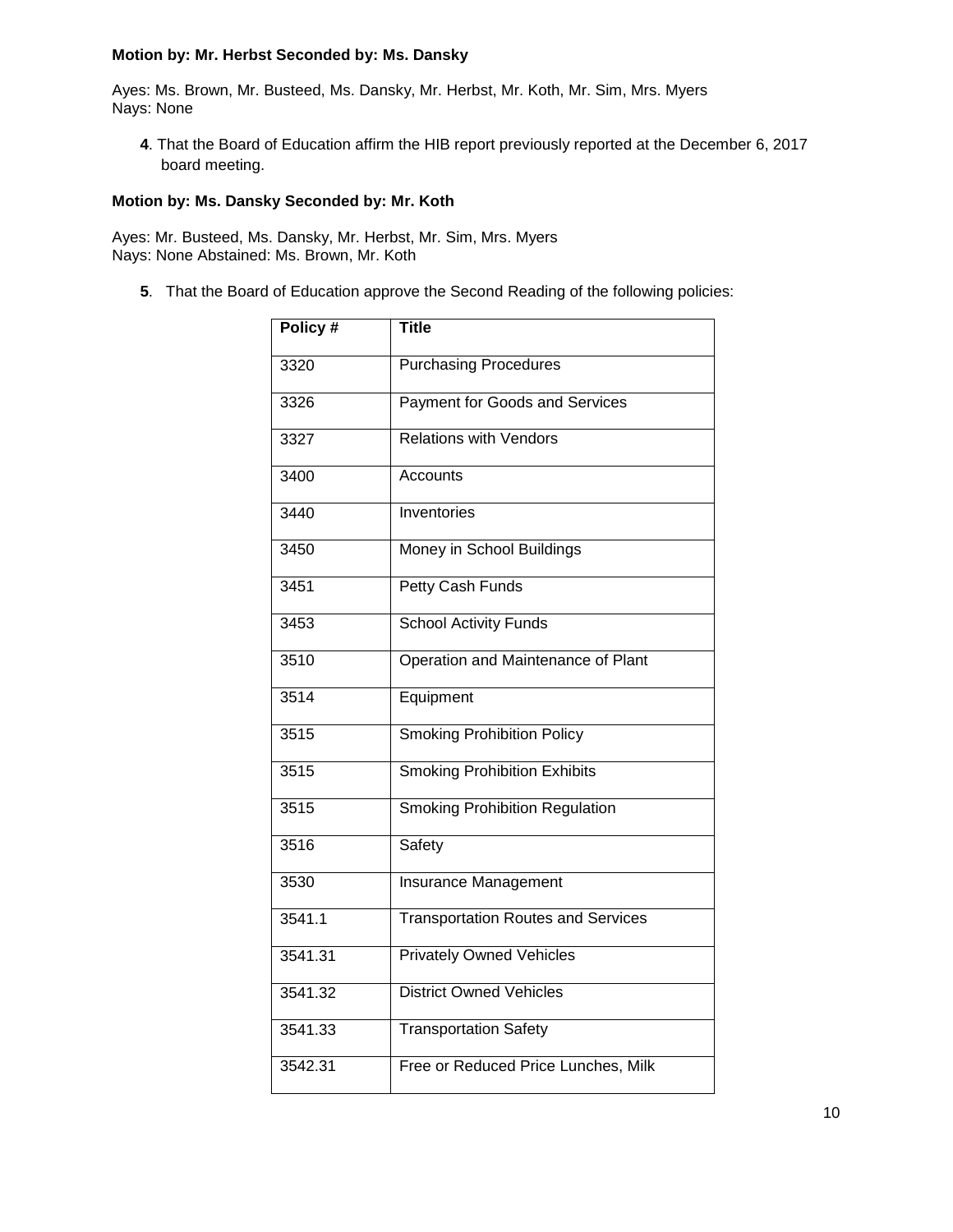| 3570   | <b>District Records and Reports</b>                       |
|--------|-----------------------------------------------------------|
| 3571.4 | Audit                                                     |
| 3600   | Evaluation of Business and Noninstructional<br>Operations |

- **6**. That the Board of Education approve the River Edge School District to become an A41 District.
- **7**. That the Board of Education approve the Revised NJ Quality Single Accountability Continuum (NJQSAC) Statement of Assurance for the 2017-2018 school year.

#### **Motion by: Mr. Koth Seconded by: Mr. Sim**

Ayes: Ms. Brown, Mr. Busteed, Ms. Dansky, Mr. Herbst, Mr. Koth, Mr. Sim, Mrs. Myers Nays: None

#### **B. CURRICULUM/EDUCATION**

#### **C. BUILDINGS & GROUNDS**

#### **D. FINANCE/GRANTS/GIFTS**

- **1**. That the Board of Education approve the bills & claims dated December 2017, totaling \$873,816.50 including checks #40509 through #40633. Payrolls dated November 15, 2017 and November 30, 2017, totaling \$1,156,256.56 issued therefore, a copy of such warrants list be attached as part of these minutes. (Addendum)
- **2**. That the Board of Education approve a donation from Joy and Jan Holmstrup to be used towards the purchase of children books for the mobile cart in memory of Erika Steinbauer in the amount of \$100.00.

#### **Motion by: Mr. Sim Seconded by: Mr. Brown**

Ayes: Ms. Brown, Mr. Busteed, Ms. Dansky, Mr. Herbst, Mr. Koth, Mr. Sim, Mrs. Myers Nays: None

#### **E. PERSONNEL**

**1**. That the Board of Education with the recommendation of the Superintendent approve the following for student Field Experience to consist of 25 hours of literacy exposure over a period of 13 weeks to commence on or about January 22, 2018 through May 1, 2018

#### Natalia Sampedro

- **2**. That the Board of Education, with the recommendation of the Superintendent approve Natalia Sampedro as a Substitute Teacher for the 2017-2018 School Year.
- **3**. That the Board of Education accept, with regret, the resignation of Patricia Rizzo-Campesi, Part-time Aide, effective January 15, 2018
- **4**. That the Board of Education accept, with regret, the resignation of Ericah Ligsay, Part-time Aide, effective January 16, 2018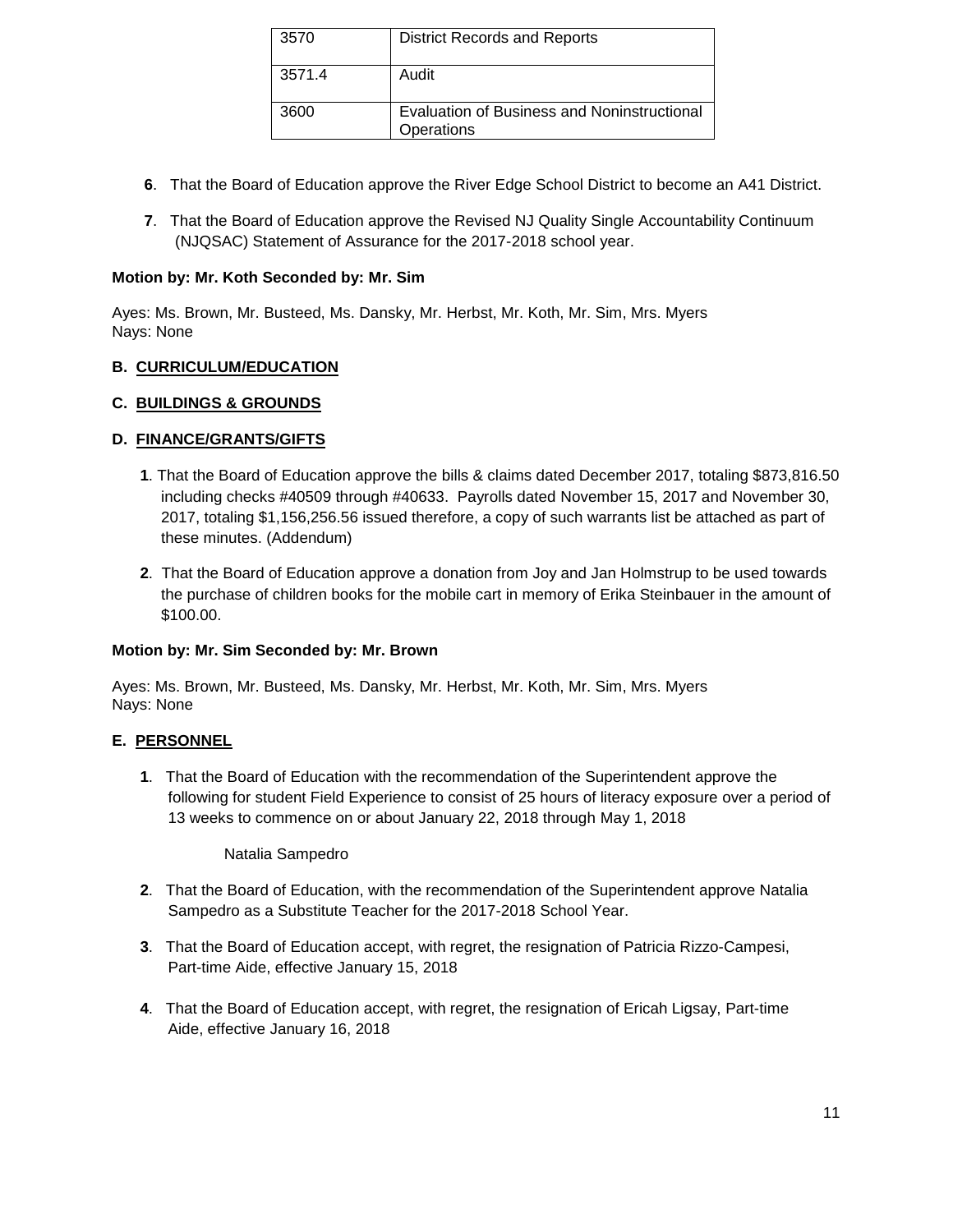**5**. That the Board of Education, with the recommendation of the Superintendent approve the following River Dell High School students to intern one day per week as part of a School Sponsored Structured Learning Experience to commence on or about February 6, 2018 through June 2018.

> Fathia Balgahoom Gianna Placa

- **6**. That the Board of Education, with the recommendation of the Superintendent approve Christine Beverin as a Student Teacher, from January 22, 2018 through May 4, 2018.
- **7**. That the Board of Education, with the recommendation of the Superintendent approve Christine Beverin as a Substitute Teacher for the 2017-2018 School Year.

#### **Motion by: Mr. Busteed Seconded by: Mr. Herbst**

Ayes: Ms. Brown, Mr. Busteed, Ms. Dansky, Mr. Herbst, Mr. Koth, Mr. Sim, Mrs. Myers Nays: None

#### **F. RIVER EDGE SPECIAL EDUCATION** – None

#### **G. REGION V ADMINISTRATION & TRANSPORTATION**

**1**. That the Board of Education approve the bills & claims dated December 2017 totaling \$1,015,867.42 including checks #69249 through #69414.

#### **Motion by: Mr. Herbst Seconded by: Ms. Dansky**

Ayes: Ms. Brown, Mr. Busteed, Ms. Dansky, Mr. Herbst, Mr. Koth, Mr. Sim, Mrs. Myers Nays: None

#### **OLD/NEW BUSINESS**

Mr. Koth stated the Bergen County Election Calendar has a Cherry Hill School student second place winner for the month of February. He congratulated her.

Mr. Koth stated Mr. Dario Chinigo reached out to him and said he could not make tonight's board meeting and that he is looking forward to working with the River Edge Board of Education.

#### **PUBLIC DISCUSSION**

Kathleen Murphy, River Edge Resident, asked the board what an A41District is. Mrs. Napolitano answered her question. She also asked if the district can teach the students the danger of vaping because a lot of students are doing it in the Middle School.

Naomi Gewirtz, River Edge Resident, suggested to the board to have the public discussion at the beginning of the board meeting to allow more parents to attend the meeting. She also asked the status of negotiations. Mrs. Myers answered her question.